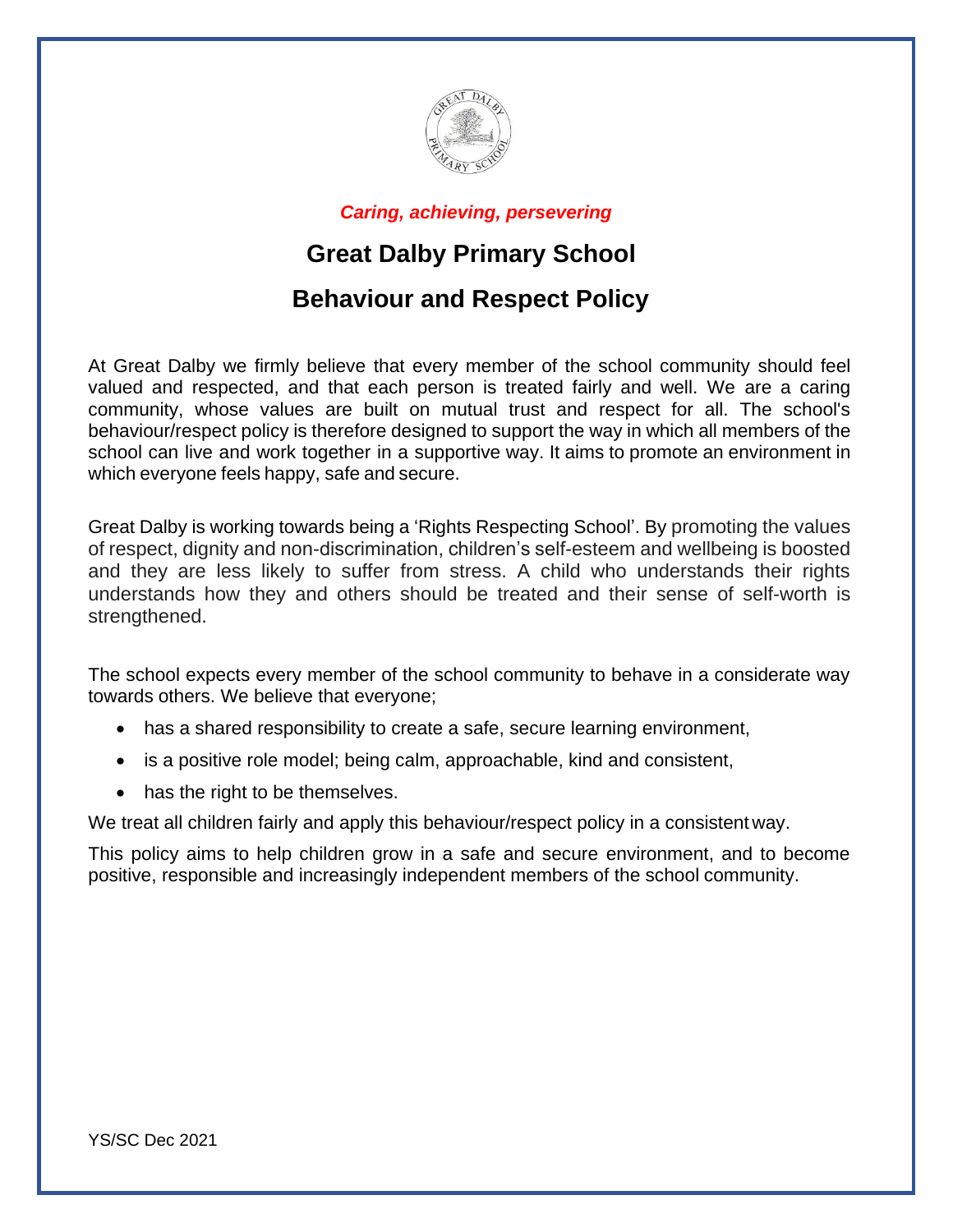#### **Rewards**

Children are rewarded for following our school **Golden Rules**

**Always try your best;**

- **-Be kind**
- **-Be respectful**
- **-Be honest and fair**

We praise and reward children for respectful behaviour in a variety of ways:



Each week, staff nominate one child from each class to receive a 'Star of the Week' award in our Friday celebration assembly. Children take these certificates home and are featured in the weekly bulletin.

Children work towards achieving awards, given out in the form of badges for each 50 team points (bronze), 100 teams points (silver) and 150 team points (gold) that they achieve. Children receive team points as dojos from all adults within school for following the school Golden Rules and for working hard, producing quality work or demonstrating particularly kind behaviours. These are recorded electronically via the classes' interactive white board.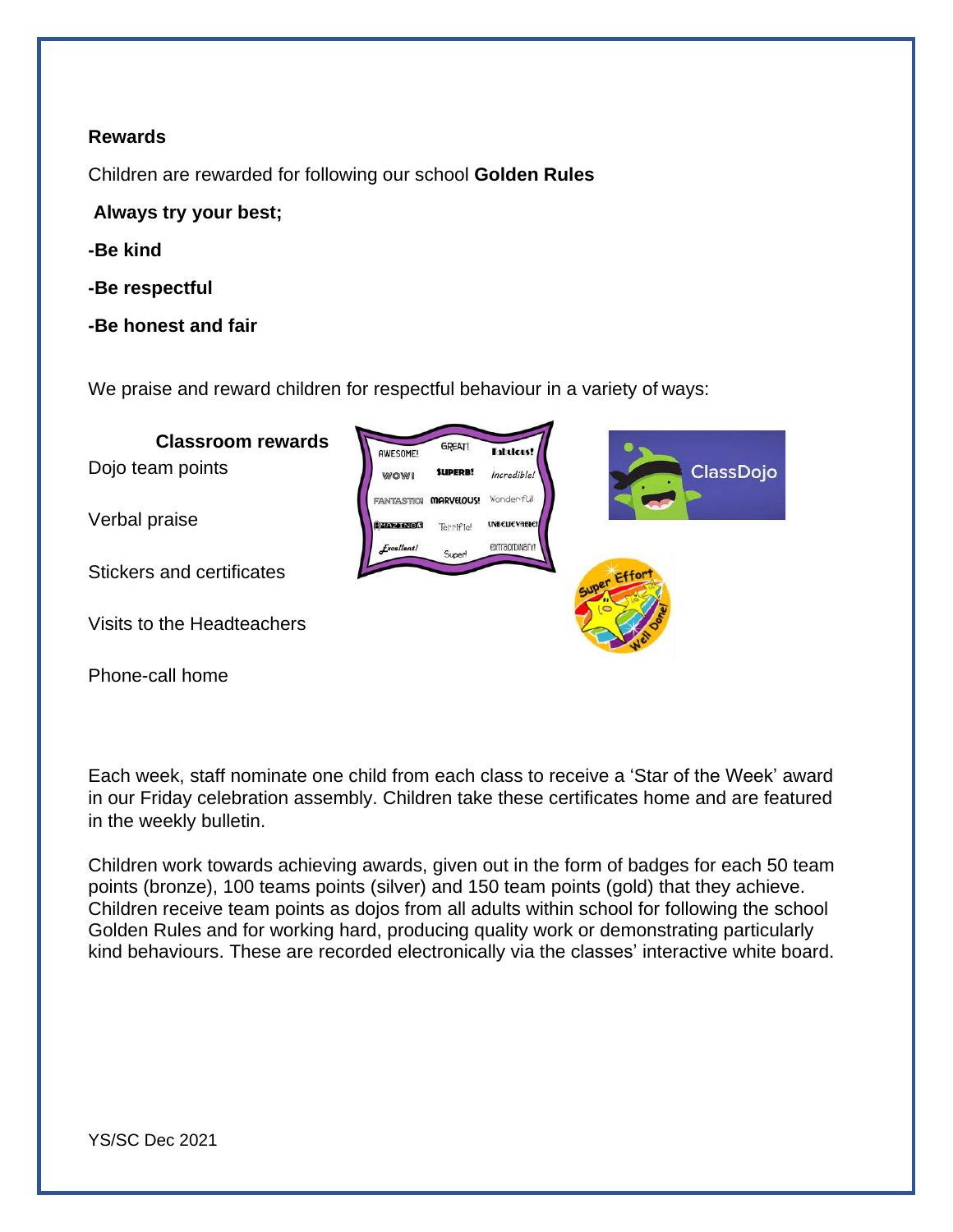#### **Whole school rewards- Team system**

Each pupil in the school will be allocated to a team:

**Blue Red Yellow Green**

### **Each Team will have a Year 6 Team Captain and Vice-Captain**

Using our Dojo system for rewarding behaviour that match our school values, we collect the total number of Dojo's achieved by each team on a weekly basis. The winning team each week is announced in the Friday celebration assembly by the team captains and the appropriate coloured ribbons are attached to the trophy. At the end of each half term, the team with the most Dojo's will earn a non-uniform day on the Friday of that week, and at the end of each term the winning team will also be awarded with the large team point trophy.

#### **Lunchtime Rewards**

During lunchtime our supervisors award ping-pong balls to children for following the school rules to help them achieve further team points.

They will also choose children who repeatedly demonstrate excellent behaviour and kindness towards others to receive a 'Lunchtime Supervisor Award' certificate, which is presented each week at the Friday celebration assembly. Children who receive this award are rewarded by sitting on the Top Table in the dinner hall on the last Friday of half-term.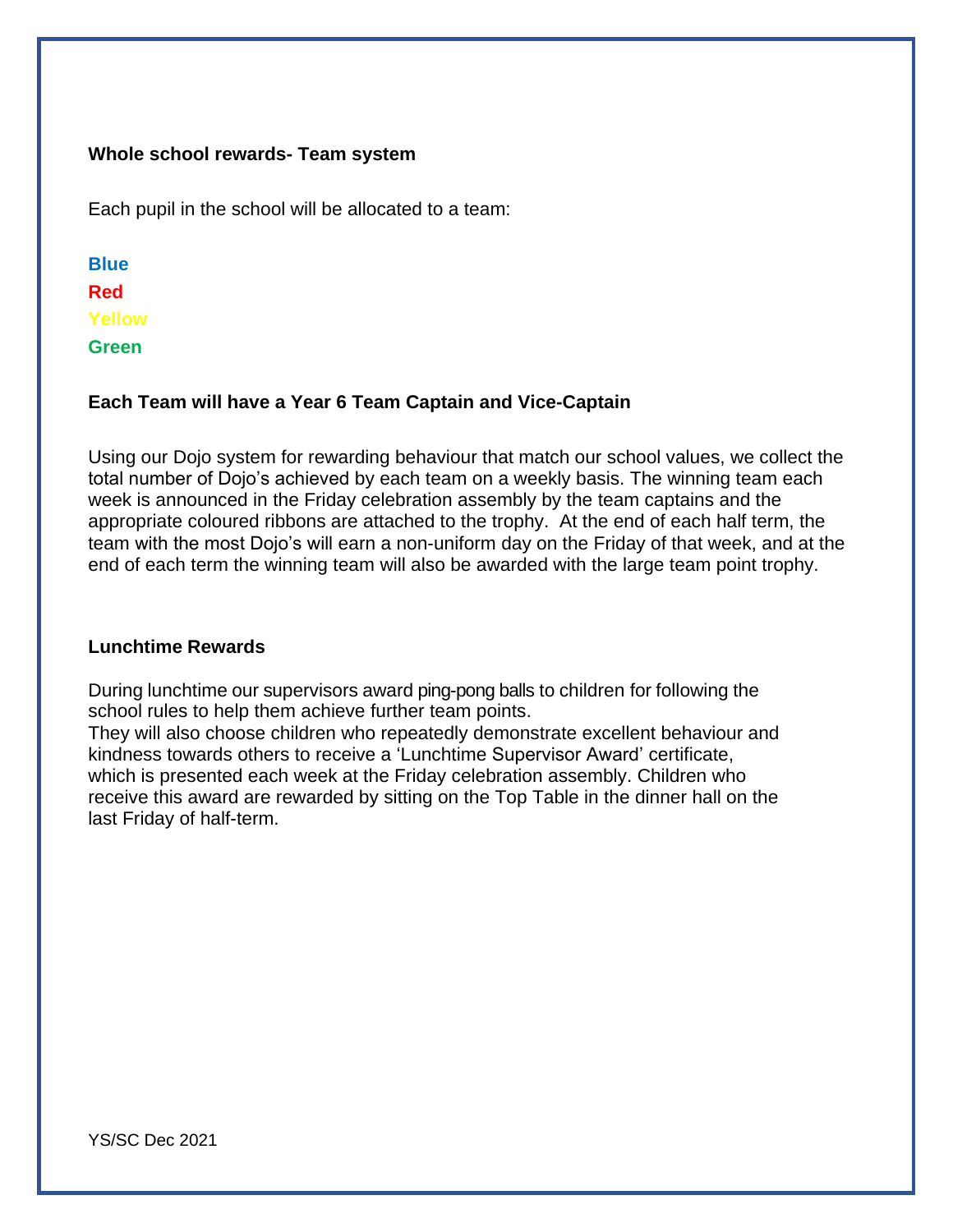#### **Consequences**

The school employs a number of consequences to enforce the school rules, and to ensure a safe and positive learning environment. We employ each sanction appropriately to each individual situation.

#### **Great Dalby Primary School Consequences Chart**

On the rare occasion of poor behaviour at Great Dalby step one will be used. If poor behaviour continues the steps will be taken in this order.

**Step 1:** Verbal warning, with a rule reminder. If the poor behaviour continues... **Step 2:** Child has their name on the board. If poor behaviour still continues.. **Step 3:** A cross is placed next to the child's name and they will lose minutes from their playtime (2 mins for Class1 and 2, 4 mins for Class 3 and 6 mins for Class 4 & 5)- Children are to stand against the wall outside if they are missing minutes from their playtime.

> Other consequences can include, but are not limited to: -Sent to another class/time out within their own classroom -Involvement of the Headteachers if a serious issue -Phone-call home

Following the consequence being served, a new start is made for the child in the next lesson.

The school does not tolerate bullying of any kind. If we discover that an act of bullying or intimidation has taken place, we act immediately to stop any further occurrences of such behaviour.

All members of staff are aware of the regulations regarding the use of force by adults in school. Staff only intervene physically to restrain children to prevent injury to a child, or if a child is in danger of hurting him/herself or property. The actions that we take are in line with government guidelines on the restraint of children.

#### **The role of the class teacher**

It is the responsibility of class teachers to ensure that the school rules are enforced in their class, and that their class behaves in a responsible manner during lesson time.

The class teachers in our school have high expectations of the children with regard to behaviour, and they strive to ensure that all children work to the best of their ability.

The class teacher treats each child fairly, with respect and understanding and enforces the school rules consistently.

If a child misbehaves repeatedly in class, the class teacher keeps a record of all such

YS/SC Dec 2021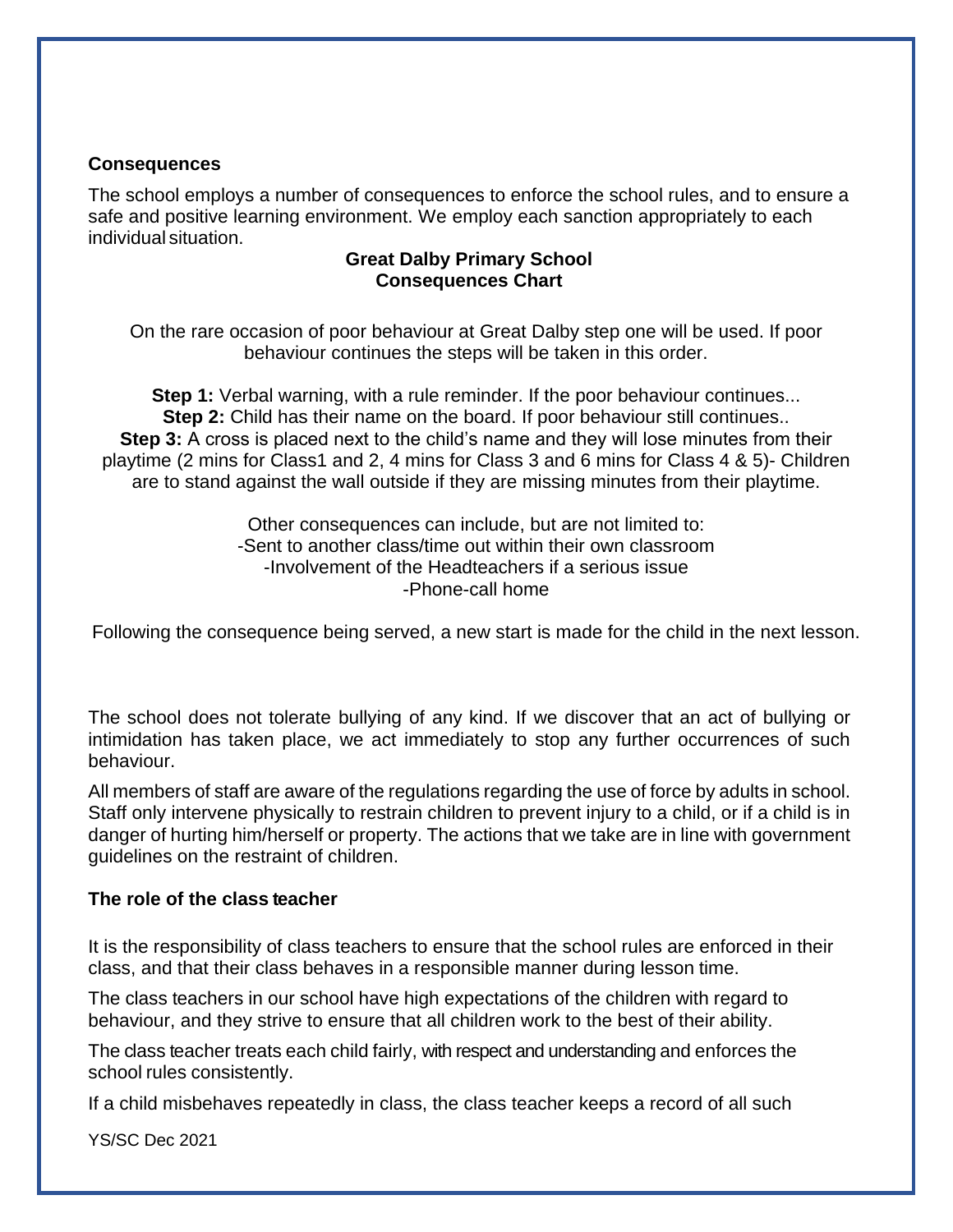incidents. In the first instance, the class teacher deals with incidents him/herself in the normal manner. However, if misbehaviour continues, the class teacher informs the Headteacher.

The class teacher liaises with the SENDCo and external agencies, as necessary, to support and guide the progress of each child. The class teacher may, for example, discuss the needs of a child with the Behaviour Support Service.

The class teacher reports to parents about the progress of each child in their class. The class teacher may also contact a parent if there are concerns about the behaviour or welfare of a child.

#### **The role of the Headteachers**

It is the responsibility of the Headteachers, to implement the school behaviour policy consistently throughout the school, and to report to the Local Advisory Board, when requested, on the effectiveness of the policy. It is also the responsibility of the Headteachers to ensure the health, safety and welfare of all children in the school.

The Headteachers support the staff by implementing the policy, by setting the standards of behaviour, and by guiding staff in their implementation of the policy.

The Headteachers keep records of all reported serious incidents of misbehaviour, on Arbor.

The Headteachers have the responsibility for fixed-term exclusions to individual children for serious acts of misbehaviour. For repeated, or very serious acts of anti-social behaviour the Headteacher may permanently exclude a child. These actions are taken only after the Chair of the Local Advisory Board has been notified.

## **The role of parents**

The school collaborates actively with parents, so that children receive consistent messages about how to behave at home and at school.

We expect parents to support their child's learning. We work hard to build a supportive dialogue between the home and the school, and we inform parents immediately if we have concerns about their child's welfare or behaviour.

If the school has to use reasonable sanctions as a consequence for a child, we expect parents to support the actions of the school. If parents have any concerns about the way that their child has been treated, they should initially contact the class teacher. If the concern remains, they should contact the Headteachers. If these discussions cannot resolve the problem, the Director of Schools from Bradgate Education Partnership should be contacted. (See our School's Complaints Policy).

## **The role of the Local Advisory Board**

The Governing Body has the responsibility of setting down these general guidelines on standards of discipline and behaviour, and of reviewing their effectiveness. The Local Advisory Board support the Headteachers in adhering to these guidelines.

YS/SC Dec 2021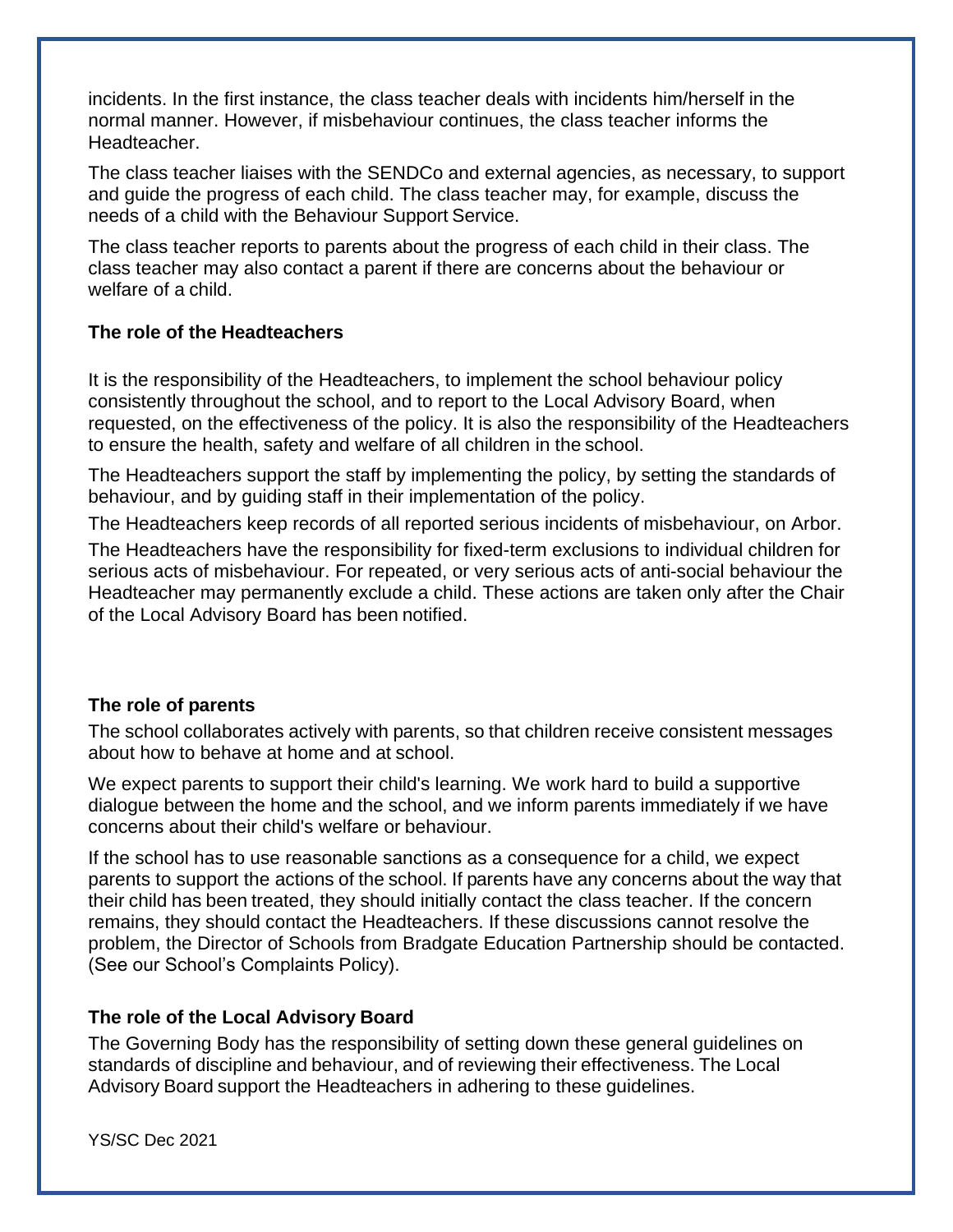#### **Fixed-term and permanent exclusions**

Please see our Exclusions Statement.

#### **Monitoring and review**

The Headteachers monitor the effectiveness of this policy yearly. They also report to the Local Advisory Board on the effectiveness of the policy and, if necessary, makes recommendations for further improvements.

The school keeps records concerning incidents of misbehaviour. The class teacher records minor classroom incidents on Arbor. The Headteachers record those incidents in which a child is sent to him/her on account of poor behaviour. We also keep a record of any incidents that occur at break or lunchtimes.

The Headteachers keep a record of any child who is suspended for a fixed-term, or who is permanently excluded.

It is the responsibility of the Local Advisory Board to monitor the rate of exclusions, and to ensure that the school policy is administered fairly and consistently. The Local Advisory Board will pay particular attention to matters of racial equality; it will seek to ensure that no child is treated unfairly because of race or ethnic background.

The Local Advisory Board reviews this policy yearly. The Board may, however, review the policy earlier than this if the government introduces new regulations, or if the Board receives recommendations on how the policy might be improve